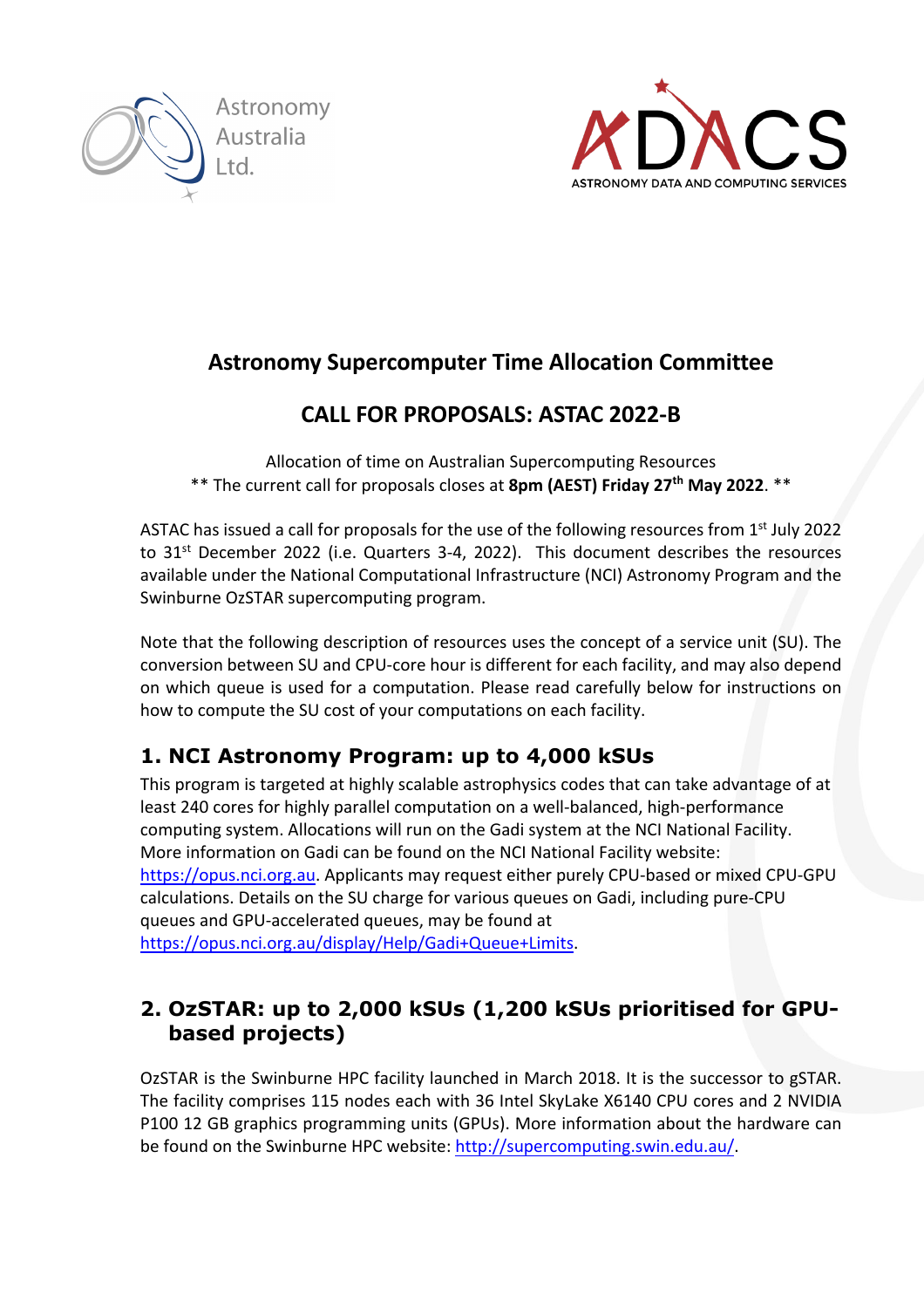It should be noted that while 1,200 kSU is prioritised for GPU-based proposals, the 1200/800 GPU/CPU split is not rigid and will depend on the volume (and quality) of GPU-based versus CPU-based proposals.

In calculating SUs requested on OzSTAR for GPU-based code, researchers should note that the time available is measured in core hours of the CPUs associated with each GPU node. The proposal should describe the intended CPU/GPU usage of the simulation approach and specify the intended CPU/GPU ratio. This ratio should then be used to give the requested time in units of CPU-core hours (or SUs). If the proposal only requests an amount of GPU hours and no CPU/GPU ratio is specified then a ratio of 16 will be assumed, i.e. 1 GPU hour = 16 SUs.

#### *Notes on Data Storage requests for OzSTAR:*

Reasonable requests for storage are 100 Terabyte or less per project and the data will remain available for three months after the project ends.

#### **Proposal Form**

Proposals can be created, managed and submitted online through the Astronomy Data and Computing Services (ADACS) Proposal System at:

#### https://tac.adacs.org.au

noting that the format is similar to the paper form used prior to 2019. Authors will need to login to the system using existing AAF credentials (if they have them) or by simply creating a login for the system.

*Quick start hints for the online proposal system: upon logging in you will enter at your dashboard, click on the green "Open Call for Proposals" rectangle, select "View Proposals" from the ASTAC 2022-B entry, then click-on the "Add Proposal" button. Alternatively, you can go directly to the main page for the current call at https://tac.adacs.org.au/calls/34/ then from the "Manage" menu in the top-right corner select "Add Proposal". Next enter a proposal name and then select "Supercomputer Time" (for NCI and OzSTAR) as the proposal type. You can also access the manual via the "Help" link in the header at any point. Draft applications can be saved online or to PDF at any stage.* 

**Please complete and submit your proposal by the due date of 8pm (AEST) Friday 27th May 2022. We will not be able to consider late applications.** Applicants will be advised of the proposal outcomes by 24th June 2022 at the latest.

We ask those who are applying for time to continue an existing project to take note of the requirements to report on past usage and to make sure to highlight how the new request will build upon that usage.